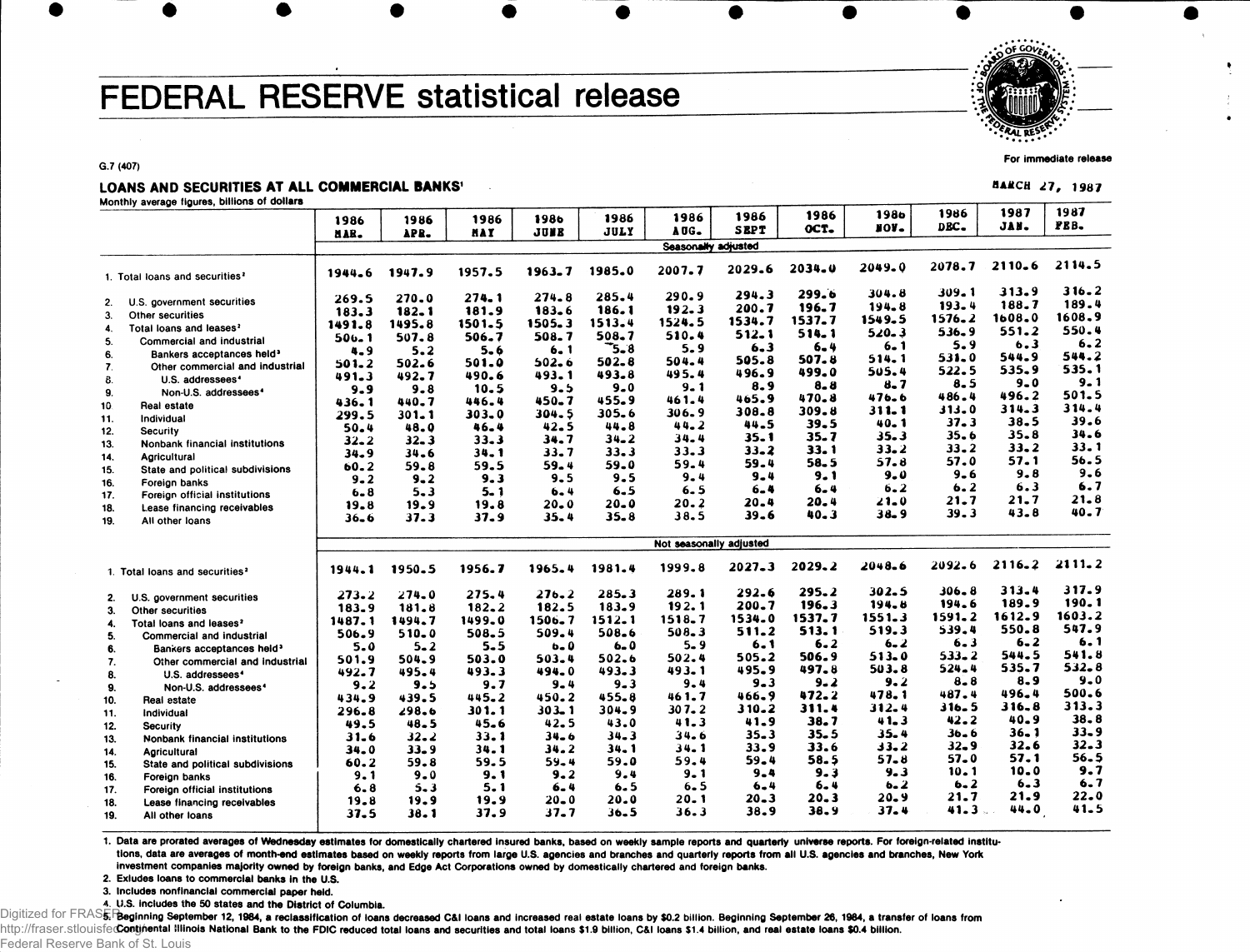### **G.7 (407)A**

# LOANS AND SECURITIES AT DOMESTICALLY CHARTERED COMMERCIAL BANKS<sup>1</sup><br>Averages of Wednesday figures, billions of dollars

|                                            | a or woundoady ngaroo, omnomo or               | 1986                    | 1986<br>APR. | 1986<br><b>MAY</b> | 1986<br>JUNE | 1986<br><b>JULY</b> | 1986<br>AUG.        | 1986<br><b>SEPT</b> | 1986<br>OCT. | 1986<br><b>NOV-</b> | 1986<br>DEC. | 1987<br><b>JAN</b> | 1987<br>PEB. |
|--------------------------------------------|------------------------------------------------|-------------------------|--------------|--------------------|--------------|---------------------|---------------------|---------------------|--------------|---------------------|--------------|--------------------|--------------|
|                                            |                                                | HAR.                    |              |                    |              |                     | Seasonally adjusted |                     |              |                     |              |                    |              |
| 1. Total loans and securities <sup>2</sup> |                                                | $89 - 2$                | $92 - 8$     | 94.3               | 94.4         | 95.4                | 98.9                | 102.7               | 104.0        | 104.9               | 112.9        | 120.0              | 119.6        |
|                                            |                                                | $5 - 2$                 | $6 - 0$      | 7.2                | $6 - 9$      | $6 - 5$             | $7 - 2$             | 8.2                 | 8.5          | 8.3                 | $8 - 4$      | $8 - 9$            | $9 - 0$      |
| 2.                                         | U.S. government securities                     | $6 - 3$                 | $6 - 5$      | $6 - 6$            | 6.7          | $6 - 8$             | $7 - 0$             | 7.6                 | 7.7          | $7 - 9$             | 8.7          | 9.5                | $9 - 9$      |
| 3.                                         | <b>Other securities</b>                        | $77 - 7$                | $80 - 4$     | 80.5               | 80.8         | 82.1                | 84.6                | 87.0                | $87 - 8$     | 88.7                | 95.8         | 101.6              | $100 - 8$    |
| 4.                                         | Total loans and leases <sup>2</sup>            | 57.5                    | 58.9         | 57.7               | 58.5         | $59 - 8$            | $60 - 8$            | 62.8                | 64.3         | 65.6                | 69.7         | 73.3               | 74.2         |
| 5.                                         | <b>Commercial and industrial</b>               | $2 - 8$                 | 2.9          | $3 - 1$            | $3 - 4$      | $3 - 5$             | $3 - 6$             | 3.9                 | 4.0          | 3.8                 | $3 - 6$      | $3 - 8$            | $3 - 7$      |
| 6.                                         | Bankers acceptances held <sup>3</sup>          | 54.7                    | 55.9         | 54.6               | 55.1         | 56.4                | 57.2                | 59.0                | 60.3         | 61.8                | 66.0         | 69.5               | 70.4         |
| 7.                                         | Other commercial and industrial                | 49.8                    | 50.9         | 49.3               | 49.9         | 51.4                | 52.3                | 54.0                | $55 - 2$     | 56.6                | $60 - 8$     | 63.9               | 64.8         |
| 8.                                         | U.S. addressees <sup>4</sup>                   | $4 - 9$                 | 5.1          | $5 - 3$            | $5 - 3$      | $5 - 0$             | $4 - 9$             | 4.9                 | $5 - 1$      | $5 - 2$             | $5 - 3$      | 5.6                | $5 - 6$      |
| 9.                                         | Non-U.S. addressees <sup>4</sup>               | $5 - 2$                 | $5 - 3$      | 5.5                | 5.6          | 5.6                 | $5 - 8$             | 6.0                 | $6 - 0$      | $6 - 4$             | $6 - 8$      | 6.6                | $6 - 3$      |
| 10.                                        | Real estate                                    | $0 - 3$                 | $0 - 3$      | 0.3                | $0 - 3$      | $-0.3$              | $0 - 3$             | $0 - 4$             | $0 - 3$      | 0.4                 | 0.4          | 0.4                | $0 - 4$      |
| 11.                                        | Individual                                     | $2 - 7$                 | 3.6          | $3 - 9$            | $3 - 4$      | 3.3                 | 3.8                 | $4 - 1$             | $3 - 7$      | 3. 1                | $3 - 3$      | $3 - 9$            | $3 - 6$      |
| 12.                                        | <b>Security</b>                                | $3 - 4$                 | $3 - 5$      | 4.0                | $4 - 2$      | $3 - 6$             | $3 - 3$             | $3 - 1$             | $3 - 2$      | 3.6                 | $4 - 1$      | 4.9                | 4.9          |
| 13.                                        | <b>Nonbank financial institutions</b>          | -----                   | -----        | ---                | -----        | -----               | -----               | ويبين ويروين        | -----        | -----               | ----         | -----              |              |
| 14.                                        | <b>Agricultural</b>                            |                         | -----        | ---                | ------       | -----               | -----               |                     | -----        | ---                 | -----        | -----              |              |
| 15.                                        | State and political subdivisions               | $3 - 5$                 | 3.5          | $3 - 5$            | $3 - 4$      | $3 - 5$             | 3.8                 | $3 - 8$             | $3 - 5$      | $3 - 4$             | 3.5          | $3 - 5$            | $3 - 4$      |
| 16.                                        | Foreign banks                                  | $3 - 1$                 | 1.6          | 1.3                | 2.7          | $2 - 8$             | $2 - 8$             | $2 - 8$             | $2 - 7$      | $2 - 5$             | 2.6          | $2 - 6$            | $3 - 0$      |
| 17.                                        | Foreign official institutions                  |                         | -----        | ---                | -----        | -----               | -----               |                     | ----         | --<br>---           | -----        |                    |              |
| 18.                                        | Lease financing receivables                    | $2 - 0$                 | $3 - 6$      | $4 - 3$            | $2 - 7$      | 3.1                 | $3 - 9$             | $4 - 1$             | 4.1          | 3.7                 | $5 - 4$      | $6 - 4$            | $5 - 0$      |
| 19.                                        | All other loans                                |                         |              |                    |              |                     |                     |                     |              |                     |              |                    |              |
|                                            |                                                | Not seasonally adjusted |              |                    |              |                     |                     |                     |              |                     |              |                    |              |
|                                            |                                                | $90 - 1$                | 93.5         | 93.5               | 93.6         | $94 - 0$            | 96.5                | 101.8               | 103.8        | 104.3               | 116.3        | 123.3              | 119.5        |
|                                            | 1. Total loans and securities <sup>2</sup>     |                         |              |                    |              |                     |                     |                     |              |                     |              |                    |              |
|                                            |                                                | $5 - 4$                 | $6 - 1$      | 7.2                | 6.9          | $6 - 5$             | $7 - 0$             | $7 - 9$             | 8.4          | 8.3                 | 8.5          | 9.0                | $9 - 0$      |
| 2.                                         | U.S. government securities                     | $6 - 2$                 | $6 - 2$      | 6.5                | 6.6          | $6 - 8$             | 7.1                 | $7 - 9$             | $8 - 2$      | $8 - 0$             | 8.5          | $9 - 2$            | $9 - 8$      |
| 3.                                         | <b>Other securities</b>                        | 78.5                    | $81 - 1$     | 79.8               | 80.1         | $80 - 8$            | 82.4                | 86.0                | $87 - 2$     | 88.U                | 99.3         | 105.1              | 100.7        |
| 4.                                         | Total loans and leases <sup>2</sup>            | 58.0                    | 59.3         | 57.1               | 57.7         | 58.9                | 59.8                | $62 - 7$            | 64.5         | 65.5                | 71.5         | 74.9               | 73.9         |
| 5.                                         | <b>Commercial and industrial</b>               | $2 - 8$                 | 2.9          | 3.1                | $3 - 4$      | $3 - 6$             | 3.7                 | $3 - 8$             | 3.8          | 3.7                 | 3.8          | $3 - 8$            | 3.6          |
| 6.                                         | Bankers acceptances held <sup>3</sup>          | 55.2                    | $56 - 3$     | 54.0               | $54 - 3$     | $55 - 2$            | 56.1                | $58 - 8$            | 60.7         | 61.8                | 67.7         | 71. 1              | $70 - 3$     |
| 7.                                         | Other commercial and industrial                | 50.5                    | 51.3         | 48.7               | 49.0         | 49.9                | $50 - 8$            | 53.6                | $55 - 4$     | 56.6                | $62 - 8$     | 66.0               | 65.0         |
| 8.                                         | U.S. addressees <sup>4</sup>                   | $4 - 7$                 | $5 - 0$      | $5 - 3$            | $5 - 3$      | $5 - 3$             | $5 - 3$             | 5. 3                | $5 - 3$      | $5 - 2$             | 4.9          | 5.1                | $5 - 2$      |
| 9.                                         | Non-U.S. addressees <sup>4</sup>               | $5 - 2$                 | 5.3          | $5 - 5$            | $5 - 6$      | $5 - 6$             | $5 - 8$             | $6 - 0$             | $6 - 0$      | $6 - 4$             | $6 - 8$      | 6.6                | $6 - 3$      |
| 10.                                        | Real estate                                    | $0 - 3$                 | $0 - 3$      | $0 - 3$            | $0 - 3$      | $0 - 3$             | $0 - 3$             | $0 - 4$             | 0.3          | $0 - 4$             | 0.4          | $0 - 4$            | $0 - 4$      |
| 11.                                        | Individual                                     | 3.0                     | 3.8          | $3 - 6$            | 3. 1         | $3 - 1$             | 3.4                 | $3 - 6$             | 3. 1         | 2.9                 | 4.4          | $4 - 8$            | $3 - 5$      |
| 12.                                        | <b>Security</b>                                | $3 - 2$                 | $3 - 4$      | 3.8                | 4.0          | $3 - 6$             | $3 - 3$             | $3 - 2$             | 3.4          | 3.7                 | 4.7          | $5 - 0$            | $4 - 4$      |
| 13.                                        | Nonbank financial institutions                 | -----                   | -----        | ---                | -----        | ---                 | -----               | -----               | ------       | $- - -$             | -----        | -----              | ----         |
| 14.                                        | <b>Agricultural</b>                            | ---                     | -----        | -----              | -----        | -----               | -----               | موجود ومربوب ومر    | -----        | ---                 | -----        | -----              |              |
| 15.                                        | State and political subdivisions               | 3.5                     | $3 - 4$      | 3.3                | $3 - 3$      | $3 - 4$             | 3.6                 | $3 - 7$             | $3 - 9$      | 3.5                 | $3 - 7$      | $3 - 7$            | $3 - 4$      |
| 16.                                        | Foreign banks                                  | $3 - 1$                 | 1.6          | 1.3                | 2. 7         | $2 - 8$             | $2 - 8$             | $2 - 8$             | 2.7          | $2 - 5$             | 2.6          | 2.6                | $3 - 0$      |
| 17.                                        | Foreign official institutions                  |                         | ---          | ---                |              | ---                 | ---                 | ---                 |              | ---                 | -----        |                    |              |
| 18.<br>19.                                 | Lease financing receivables<br>All other loans | $2 - 3$                 | 4.0          | 4.9                | $3 - 4$      | 3.1                 | $3 - 4$             | $3 - 7$             | 3.5          | 3.1                 | $5 - 2$      | $7 - 0$            | 5.9          |

1. Data are prorated averages of Wednesday estimates for domestically chartered insured banks, based on weekly sample reports and quarterly universe reports.

**2. Exludes loans to commercial banks In the U.S.**

**3. Includes nonfinancial commercial paper held.**

**4. U.S. includes the 50 states and the District of Columbia.**

5. Beginning September 12, 1984, a reclassification of loans decreased C&I Ioans and increased real estate loans by \$0.2 billion. Beginning September 26, 1984, a transfer of loans from Continental Illinois National Bank to the FDIC reduced total loans and securities and total loans \$1.9 billion, C&I Ioans \$1.4 billion, and real estate loans \$0.4 billion.

 $\mathcal{L}$ 

 $\lambda$